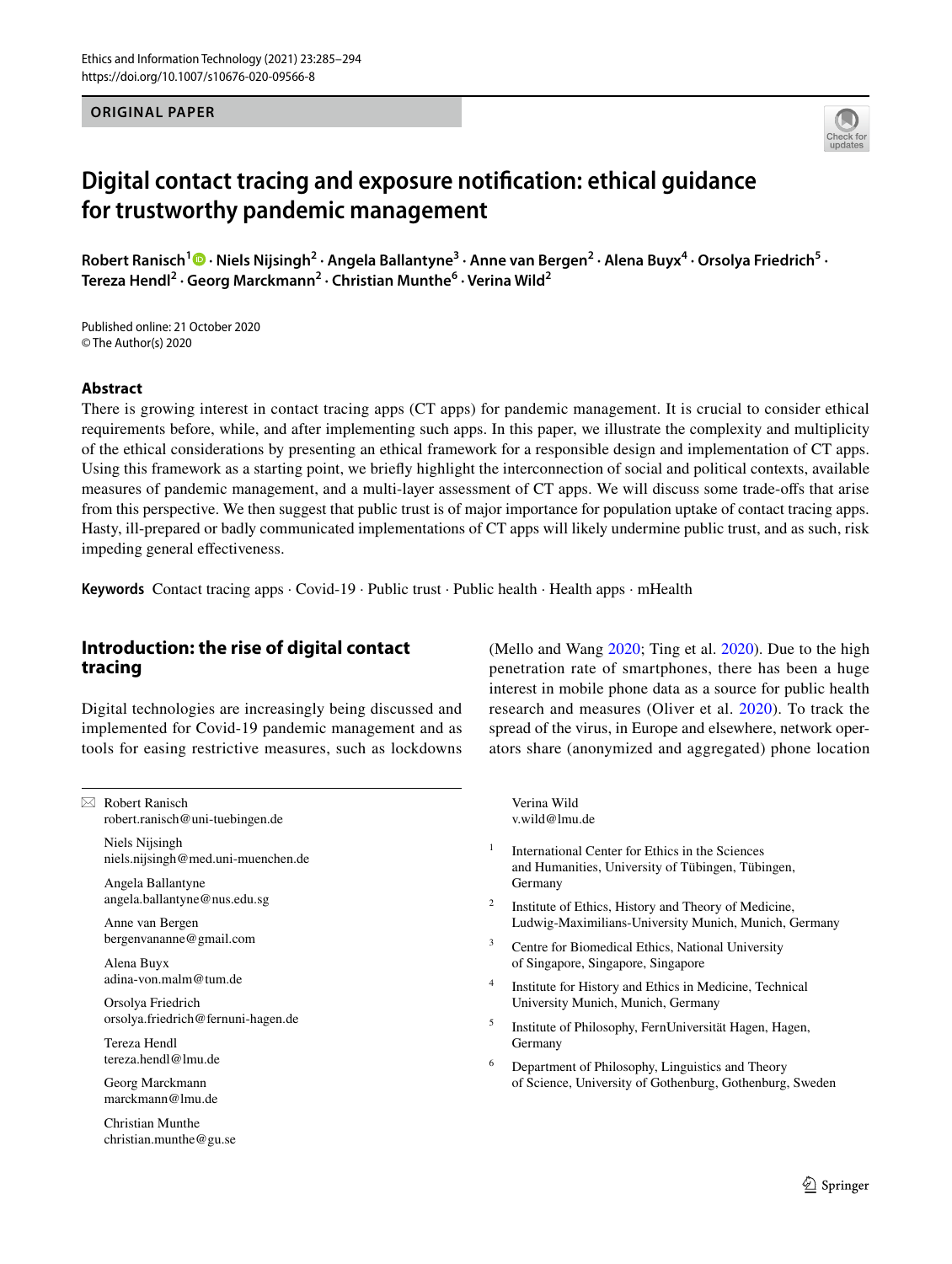data. Apple and Google, two leading providers of smartphone operating systems, release data to show mobility trends in countries and selected regions (Apple; Google [2020\)](#page-8-2). In addition, a range of new mobile phone based applications ("apps"), sometimes lumped together under the term "COVID-19 apps", have been rolled out recently or are being under development by private as well as public actors (Sharma and Bashir [2020;](#page-8-3) Privacy International [2020](#page-8-4); Woodhams [2020;](#page-9-1) GDPRhub [2020\)](#page-8-5).

These apps may serve a variety of functions: provide users with Covid-19-related information, monitor people in quarantine, trace movements, or give users rapid warning of potential exposure to SARS-CoV-2 (GDPRhub [2020](#page-8-5); Rimpiläinen et al. [2020](#page-8-6)). Frequently, mobile phone apps are designed to fulfl more than just one purpose, e.g. symptom checkers could generate data which might also be used for epidemiological modelling, monitoring the virus spread or to evaluate public health measures. Available apps difer widely regarding data use (e.g. self-reported, geolocation data, proximity tracing), data sources (e.g. GPS, Bluetooth), data handling (decentralized or centralized), as well as data protection (anonymization or pseudonymization) (Woodhams [2020\)](#page-9-1).

*Proximity* or *contact tracing apps* (CT apps) have gained notable attention so far. CT apps notify users if they have been in proximity to confrmed infected people and propose next steps (e.g. self-isolation, testing). A vital distinction to be made here is between apps that collect data on—in principle—identifable individuals in a centralised database ('centralised' variants) and those that function by use of encrypted identifers that connect individual users to each other ('decentralised' variants). Only the frst allows 'contact tracing' in the stricter sense when individuals and encounters are retrospectively identifed by a third party. The second variant warns users in the case of contact with infected individuals (i.e. exposure notifcation), but does not allow a centralized tracing of possible infection chains. Both variants, contact tracing and exposure notifcation, can play an important role in a digitally supported pandemic management strategy.

Since analogous contact tracing is comparatively slow, resource intense and lacks reliability, digital proximity tracing has been proposed as a complementary tool to indicate possible transmission chains that analogous contact tracing might miss or take a longer time to identify. One study suggests that CT apps could, in theory, efectively decrease virus transmission by enabling targeted testing or quarantine, and thus avoid mass confnements or lockdowns (Ferretti et al. [2020\)](#page-8-7). Informing or identifying potential spreaders earlier could reduce pre-symptomatic transmission, i.e. before an infected person shows symptoms. This might also support micromanagement after lifting restrictive pandemic control measures or during future infection waves. Until today, however, little is known about the efectiveness and efficiency of CT apps in real-world settings, and whether or not they could also have negative efects on pandemic management, or expose individuals to ethical downsides, such as lack of data protection.

As of August 2020, a wide range of CT apps is being used or under development globally, from Algeria to Vietnam (Howell O'Neill et al. [2020\)](#page-8-8). Singapore pioneered a Bluetooth based open-source technology named Bluetrace, which underpins the *TraceTogether app* (TraceTogether [2020](#page-9-2)). In Europe, after a joint attempt to establish a pan-European "privacy-preserving approach" for CT (PEPP-PT) has seemingly failed, various countries have rolled out their own proximity tracing apps. Initially, PEPP-PT and a centralized database were considered as the preferred framework for CT apps, but massive criticism (e.g. Joint Statement [2020\)](#page-8-9) has led some policy makers to switch to a decentralised approach (Busvine and Rinke [2020\)](#page-7-0). However, European countries are divided on the question whether to rely on centralized (e.g. France) or decentralized (e.g. Germany) data management, making interoperability between diferent frameworks difficult. By now, the authorities of many European countries like Austria, Belgium, Denmark, Germany, Italy, Ireland and Switzerland opted for a decentralised approach based on a joint API from Apple and Google (Howell O'Neill et al. [2020\)](#page-8-8). There are plans from the European Commission to build a gateway to allow cross-border exchange of information between these national CT apps.

Development of CT apps is not only promoted by public agencies but often relies on public–private partnerships with relevant corporate actors. Notably, Apple and Google have collaborated to develop a joint contact tracing framework which is also founded on decentralized data manage-ment (Apple and Google [2020\)](#page-8-2). Such efforts are important to guarantee interoperability between diferent smartphone systems and allow building efficient CT apps. However, due to this dependency, commercial companies are gaining a wide-ranging infuence on the national strategies for digital contract tracing; e.g. the Apple and Google framework is only of limited use for countries which have opted for a centralized architecture for CT apps like France (Scott et al. [2020](#page-8-10)). Furthermore, the use of the framework is restricted to only one tracing app per country (Gurman and De Vynck [2020](#page-8-11)).

CT apps may prove to be valuable public health tools, but they also raise signifcant concerns (Gasser et al. [2020](#page-8-12); Lucivero et al. [2020\)](#page-8-13). As part of the Covid-19 pandemic response, advisory bodies, NGOs, and expert initiatives have interrogated the ethical aspects of digital surveillance technologies, including CT apps (e.g. AlgorithmWatch [2020](#page-7-1); Amnesty International et al. [2020;](#page-7-2) Chaos Computer Club [2020](#page-7-3); Human Rights Watch [2020](#page-8-14); Swiss National Advisory Commission on Biomedical Ethics [2020;](#page-8-15) WHO [2020\)](#page-9-3).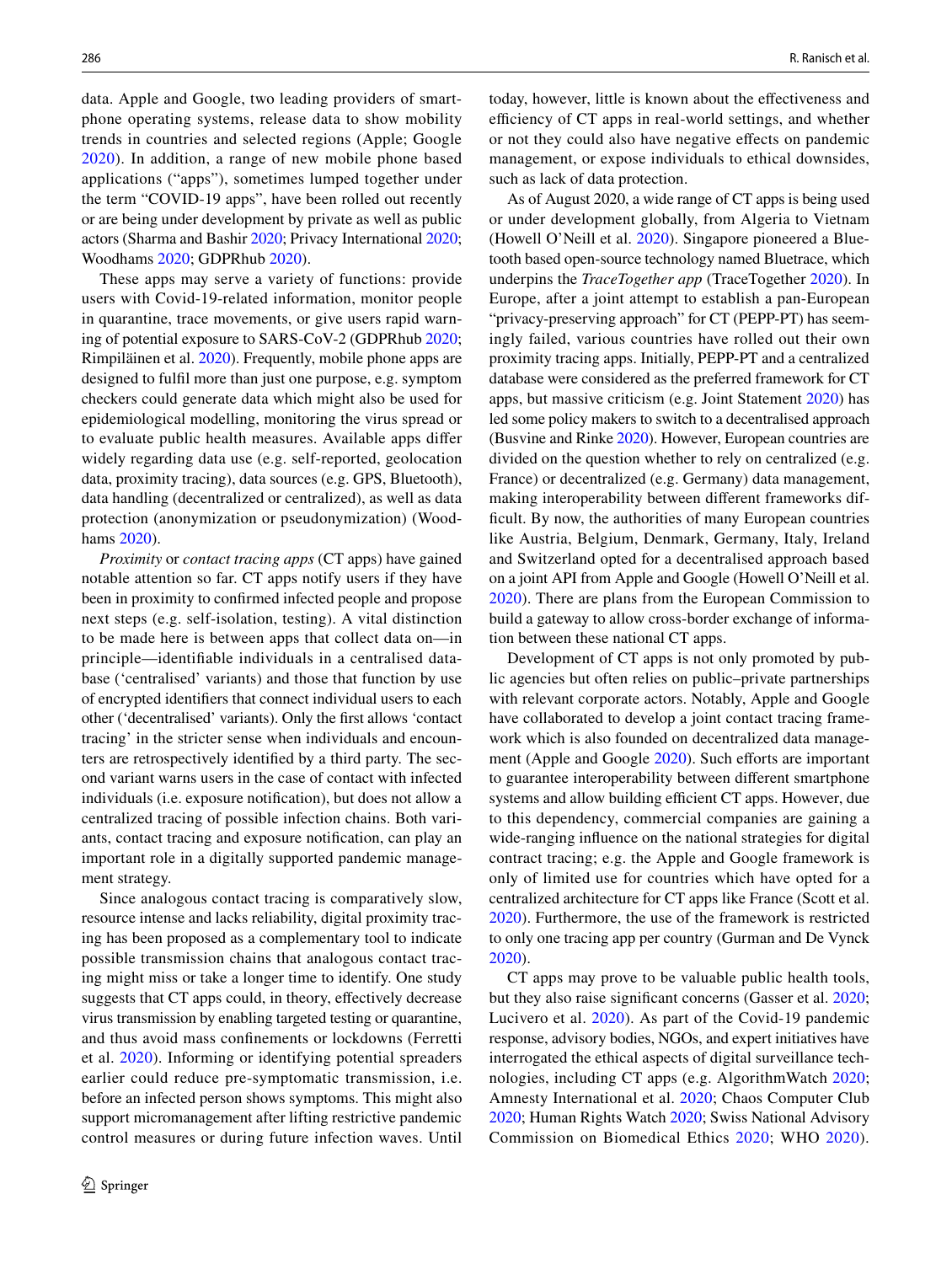The frst ethical frameworks for digital tools in the context of Covid-19 have been proposed (Mello and Wang [2020](#page-8-0); Gasser et al. [2020;](#page-8-12) Lucivero et al. [2020;](#page-8-13) Kahn et al. [2020](#page-8-16); Morley et al. [2020;](#page-8-17) Parker et al. [2020](#page-8-18)), and the European Commission ([2020](#page-7-4)) has drafted various recommendations and guidelines for digital contact tracing in the EU.

This paper focuses on ethical considerations for responsible development, design and implementation of efective and justifable CT apps in pandemic management strategies. It considers legal and digital ethical concerns in a broader framework of public health ethics as well as related pragmatic and procedural considerations. It provides a framework for ethical analysis of concrete proposals, and suggests that to strengthen trustworthiness, policy makers need to be sensitive to the multi-faceted complexities of public health decision making.

## **Ethical framework for decision‑making on the use of CT apps**

The viability of CT apps as a useful pandemic-response measure, depends on a complex interplay of criteria, such as pragmatic assumptions about efectiveness, the likelihood of public health beneft, technological specifcations, legal requirements etc. To minimise the risk of adverse outcomes, ethical standards should guide and complement the process of development (ethics by design), implementation, use, and evaluation of CT apps. Rather than asking general questions on the moral acceptability of CT apps, the crucial question is: "*What specifc interventions, if any, may be justifed under what conditions?"* Inspired by ethical frameworks for big data in health and research, developed by the SHAPES initiative (Xafis et al. [2020](#page-9-4)), and other normative frameworks for digital health technologies (Marckmann [2020](#page-8-19)) and pandemic management (Thompson et al. [2006\)](#page-9-5), we propose relevant substantive values (which evaluate the outcome of measures) and procedural values (which guide decisionmaking) as well as corresponding questions, which should be considered in response to these requirements (Table [1](#page-3-0)).

The list of considerations provides a sketch of the complex set of criteria relevant to assessing CT apps as ethically justifable public health tools. We neither claim that the list is complete, nor do we think that a responsible policy-making process should necessarily address all of them. On the contrary, it is highly unlikely that a solution would satisfy all these demands. Not only is there a signifcant lack of available data and real-world experience regarding CT technologies, *all* pandemic management strategies will involve several trade-ofs. But acknowledging the ethical values and specifc questions can help during development, implementation and evaluation of CT apps in order to fnd ethically appropriate solutions. In what follows, we will describe

some of the complexities in implementing CT apps (cf. Nijsingh et al. [2020](#page-8-20)).

## **The landscape of justifying CT apps**

Considering the wide variety of mobile applications being developed in the context of the Covid-19 pandemic, it is crucial to distinguish between diferent apps, their functions, purposes, and performance. The value of mobile applications being developed in the context of the Covid 19 pandemic essentially depends on specifc pandemic contexts and factors such as the social and political environment, how CT apps are integrated into a comprehensive strategy of pandemic management, as well as possible and available alternatives (Fig. [1](#page-4-0)).

Notably, and as we will demonstrate, the implementation of digital contact tracing may involve moral costs. In some countries, apps and other mobile based surveillance measures are imposed on people, leading to an infringement of privacy rights (Human Rights Watch [2020\)](#page-8-14). Even without compulsion, CT apps can have severe consequences for social values: worries range from issues of data protection, to possible stigmatization of patients, social justice concerns, or function creep (Woodhams [2020](#page-9-1); Hart et al. [2020](#page-8-21)).

Nevertheless, risks that cannot be easily mitigated or avoided could still be acceptable, considering the severity of a pandemic situation, the importance of efective contact tracing to manage it, and the scope of established measures to stop virus transmission. To assess whether a certain CT app is justifed, its use needs to be compared to available alternative strategies. From this perspective, infringements associated with a possible loss of privacy and risks related to an efective CT app may appear justifable in light of the enormous costs in terms of welfare, liberty and health outcomes of either letting the virus run its course or maintaining comprehensive restrictions or lockdowns (Schaefer and Ballantyne [2020\)](#page-8-22).

To make a case in favour of a CT app, however, several conditions must be met. Sufficient societal need and potential efectiveness need to be demonstrated, and ethical risks sufficiently mitigated in order to demonstrate proportionality. In addition, such evaluation and decision-making needs to demonstrate procedural fairness, with transparency and opportunity for potentially concerned parties to voice concerns. Finally, the balance of reasons for and against needs to be superior to alternative solutions or strategies. Here, again, context matters. For a CT app scheme to be worth its costs and risks, a society needs to be in a pandemic stage, in which contact tracing is a priority. This may depend both on the pattern of (community) transmission, and the healthcare capacity of this country relative to the transmission pattern.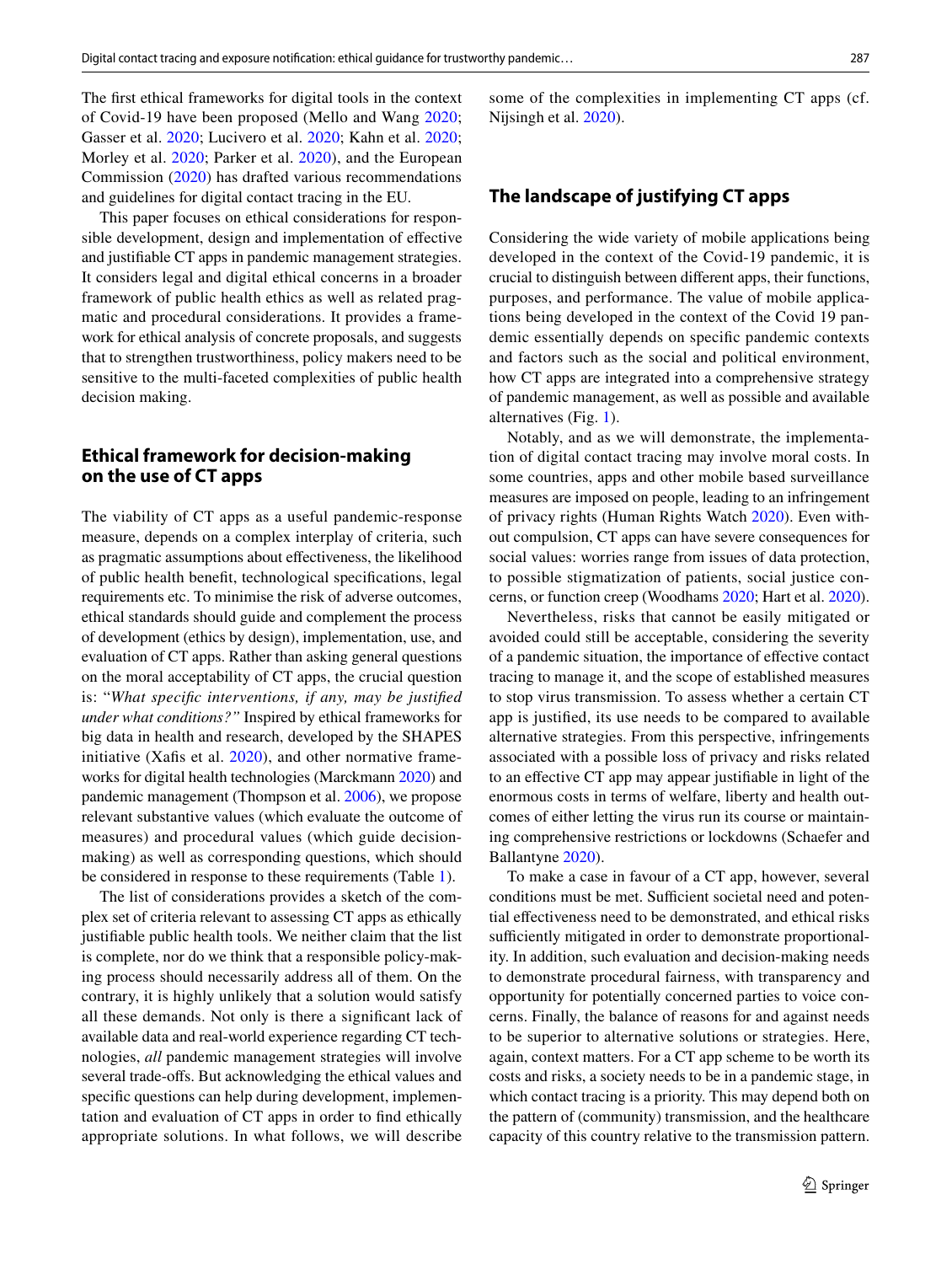| Substantive values    | Guiding questions                                                                                                                                                                                                                                                                                                                                                                                                                                                                                                                                                                                                 |
|-----------------------|-------------------------------------------------------------------------------------------------------------------------------------------------------------------------------------------------------------------------------------------------------------------------------------------------------------------------------------------------------------------------------------------------------------------------------------------------------------------------------------------------------------------------------------------------------------------------------------------------------------------|
| Public health benefit | Is the pandemic situation such that contact tracing activity is motivated from a public health standpoint?<br>Is the general use of the CT app likely to enhance the effectiveness of contact tracing measures?<br>Is the technological make-up of the app such that it can actually produce public health benefit?<br>Is the pool of potential users who are willing to use a CT app large enough for epidemiological effectiveness?                                                                                                                                                                             |
| Harm minimisation     | Are CT apps the least harmful way of obtaining the desired benefits?<br>Are CT apps easy to use and do they minimise confusion or stress by design?<br>Has the risk of self- and social stigma effects, implicated by an elevated focus on one's or others' health status been<br>considered and mitigated?<br>Are safeguards in place to mitigate the vulnerability of and harm to marginalized groups from CT apps and related<br>public health and security measures?<br>Are potential, harmful social effects related to the app (widespread anxiety, ineffective quarantines etc.) adequately<br>considered? |
| Privacy               | Are measures in place for data protection and against data loss or misuse?Are data security authorities involved?<br>Is data parsimony guaranteed and access to non-essential personal data minimised?<br>Are the most privacy-preserving solutions (e.g. no real-time data, anonymization) prioritised?<br>Is collection of the tracing-data temporary (e.g. will it be deleted after a certain, specified amount of time)?<br>Is data sharing for other purposes excluded?<br>Are appropriate cyber-resilience measures in place?                                                                               |
| Justice               | Has accessibility and availability been maximised<br>Are benefits and burdens of CT apps equally distributed among the population?<br>Will discrimination of vulnerable and structurally disadvantaged population groups be prevente?<br>Are there measures to safely include marginalized groups or 'digital immigrants', without exacerbating their vulner-<br>ability?<br>Will resulting scientific knowledge and insights be freely shared for the public good?<br>Are different levels of digital literacy considered in app design?                                                                         |
| Liberty/autonomy      | Are users informed about possible consequences of CT app use?<br>Are CT apps used voluntarily?<br>Is there proper user consent for data use?<br>Are users able to withdraw consent?<br>Are there measures to avoid de-facto mandatory use, e.g. by restricting access to public or work space with CT apps?<br>Are CT apps the least liberty-compromising measures compared to alternative strategies to pandemic management?<br>Are there alternatives for those who choose not to participate in CT apps?                                                                                                       |
| Solidarity            | Are there measures to avoid negative effects on solidarity, e.g. by not imposing overly disproportionate burdens on<br>specific groups?<br>Has consideration been given to whether negative attitudes towards people who do not use the app may feed into<br>practices of victim blaming?                                                                                                                                                                                                                                                                                                                         |
| Stewardship           | Are effects of CT apps on existing infrastructure considered (e.g. encourage or strengthen power asymmetries, or<br>market monopolies)?<br>Are safeguards against function creep, i.e. the use beyond the purpose of the technology, in place?<br>Are there strategies against malicious, fake CT apps?<br>Are measures and policies reversible?<br>Are CT apps embedded in robust regulatory frameworks?<br>Are safeguards and oversight mechanisms in place?<br>Are strategies in place to limit duration and end measures (sunset provisions)?                                                                 |
| Procedural values     | Guiding questions                                                                                                                                                                                                                                                                                                                                                                                                                                                                                                                                                                                                 |
| Transparency          | Are technological solutions and frameworks sufficiently transparent (e.g. open source)?<br>Are purposes, objectives, as well as limitations of CT apps and measures clearly named and communicated?<br>Are actors and possible stakes behind the CT apps transparent?<br>Can CT apps be subject to an audit?                                                                                                                                                                                                                                                                                                      |
| Proportionality       | Are social, and moral costs of CT apps proportionate to the pandemic threat and the expected effectiveness of using the<br>app?<br>Is the cost-effectiveness of the CT app positive compared to alternative pandemic management strategies?<br>Are financial costs proportionate to the expected public health benefits?                                                                                                                                                                                                                                                                                          |
|                       | General trustworthiness Are democratic procedures in place to guide decision making?<br>Can population uptake be assumed?<br>Do stated objectives of CT apps align with proposed measures?                                                                                                                                                                                                                                                                                                                                                                                                                        |

<span id="page-3-0"></span>**Table 1** Ethical framework for CT apps: substantive and procedural values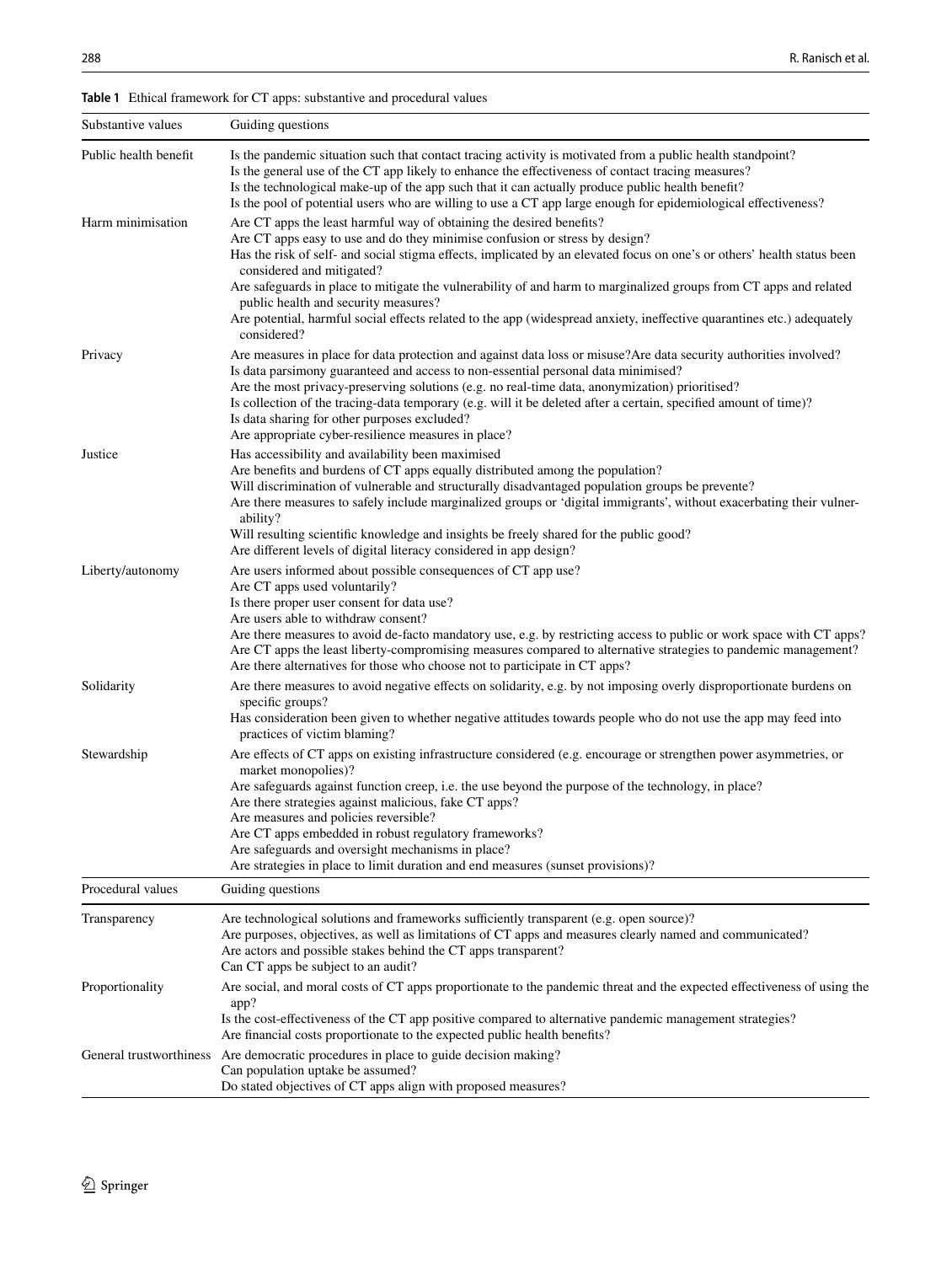| $i$ avie i (continueu) |                                                                                                                                                                                                                                                                                                                                                                                                                                                                      |  |
|------------------------|----------------------------------------------------------------------------------------------------------------------------------------------------------------------------------------------------------------------------------------------------------------------------------------------------------------------------------------------------------------------------------------------------------------------------------------------------------------------|--|
| Procedural values      | Guiding questions                                                                                                                                                                                                                                                                                                                                                                                                                                                    |  |
| Reasonableness         | Is the proposed solution epidemiologically sound?<br>Are the underlying considerations and models scientifically valid?<br>Is there sufficient evidence that the CT app meets technical standards of reliance?<br>Is the pandemic situation of a stage that makes contact tracing a priority from a public health standpoint?<br>Is the app embedded in and of added value to a robust public health strategy with sufficient resources to test, trace and<br>treat? |  |
| Accountability         | Is it clear who can be held to account in the case of adverse outcomes, such as harm, infringements of rights or lack of<br>effectiveness?<br>Is there oversight of CT apps by legitimate governmental agencies and independent oversight bodies?                                                                                                                                                                                                                    |  |
| Consistency            | Are CT measures and policies based on the same legal and ethical standards as other accepted measures of pandemic<br>management?<br>Are policies consistent with legal frameworks?<br>Do strategies fit with local or national demands for pandemic management?                                                                                                                                                                                                      |  |
| Engagement             | Are there possibilities for the broader public to participate in decision making?<br>Has input from relevant stakeholders (e.g. public authorities, health departments) been considered?                                                                                                                                                                                                                                                                             |  |
| Reflexivity            | Are there alternative strategies of contract tracing prepared if CT apps turn out to be inefficient and are there strategies<br>in place to reverse decisions?<br>Have the potential effects of CT apps on data monopolies be considered in decision making<br>Are there research initiatives in place to evaluate the efficiency of CT apps?                                                                                                                        |  |

<span id="page-4-0"></span>**Fig. 1** Layers of assessment: To assess CT apps, the interplay between technological aspects and socio-political contexts needs to be considered

**Table 1** (continued)



If a society is not in such a state, no app will be able to promote better contact tracing.

In addition, the utility of CT apps largely depends on broader public health measures beyond digital technologies. For CT apps to contribute to an efective public health strategy, sufficient staffing of public health services as well as reliable infrastructures (e.g. for testing and for quarantine) are needed. To avoid false positive self-reports, health departments or other institutions need to confrm infection status of users. For 'centralised' CT apps, the data generated by the app needs to be collected and analysed in a meaningful and cost-efective way (from a public health perspective) in relation to a set of justifed efective tracing actions that are thereby being facilitated (i.e. eased or made possible by the app data). For 'decentralised' apps, additional efforts of analogous contact tracing are necessary, because possible transmission chains are not tracked in a way to be accessible

for health authorities. All CT apps require well-organised institutional efforts.

## **Enhancing efectiveness**

Little is known about the efectiveness of contact tracing apps in the real-world setting (Anderson [2020](#page-7-5)). Even for countries with a high penetration rate of proximity tracing technologies such as Iceland, the contribution of CT apps to suppressing the pandemic has been questioned (Johnson [2020\)](#page-8-23). Besides the risks of false positives (which can impose burden on unafected individuals) and false negatives (which may lead to a false sense of security), the implementation of an inefective app has opportunity costs: wasting time and resources, undercutting other solutions and leading to wrong political decisions. This may result in a sub-optimal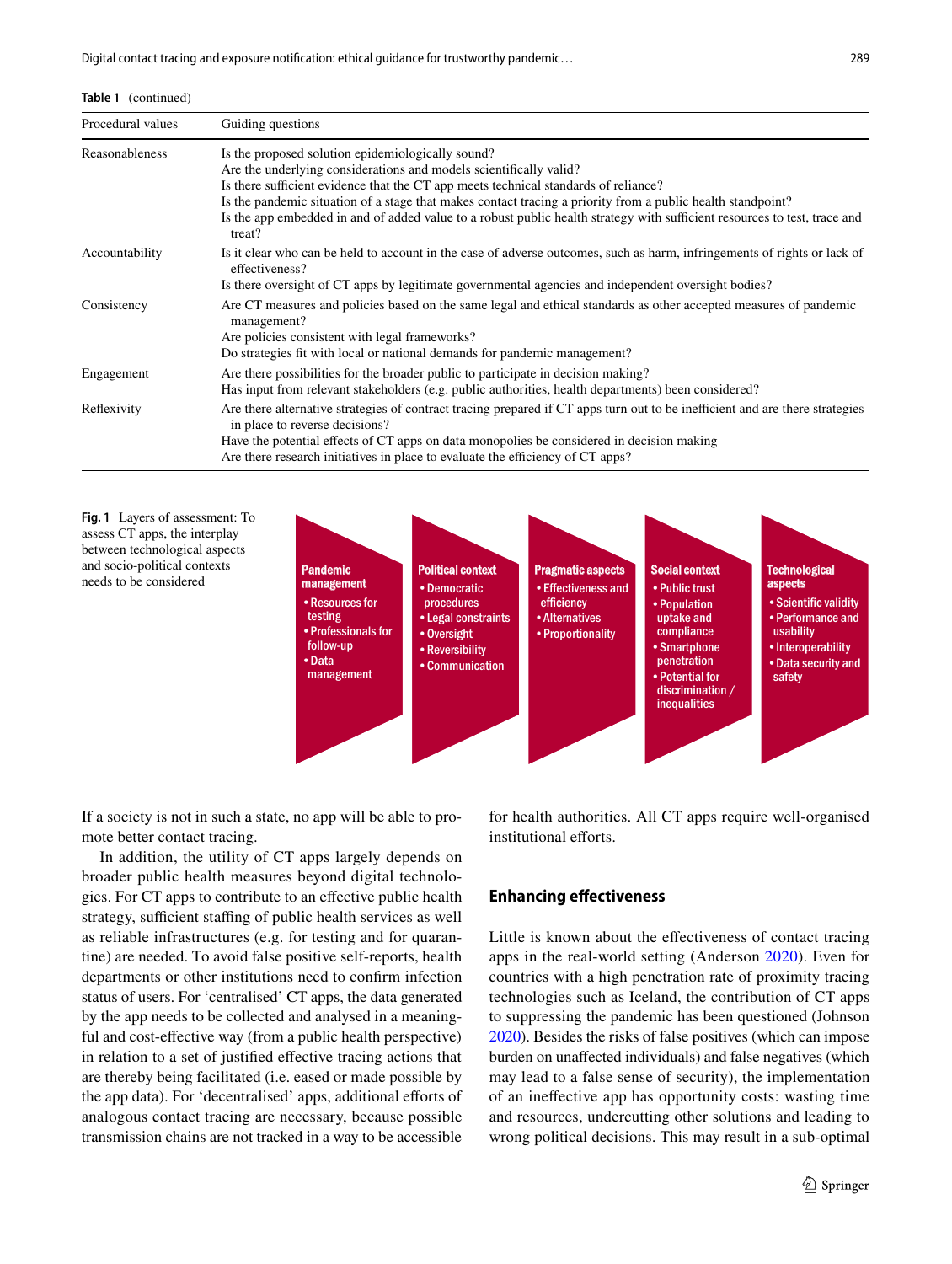approach to pandemic control, leading to higher morbidity and mortality and greater economic damage.

It is also crucial to view the value of a CT app in regards to the quality of information produced by it: Mobile phones are not well equipped for contact tracing of individuals. Bluetooth signals, which are central for the now widely used approach supported by Apple and Google, only allow a rough estimation between devices (Leith and Farrell [2020](#page-8-24)). The same is true if location data (GPS) is used. Apps that would rely on user-generated subjective information are also likely to produce false predictions that could affect particular tracing policies. This concerns both false positives and false negatives. As such, incorrect information will rather compromise than support particular public health measures, as well as health care systems more generally, and scarce resources may be wasted, or used suboptimally.

By contrast, CT apps that appear to be effective in tracing individuals, may raise more severe privacy concerns (Baumgärtner et al. [2020](#page-7-6)). It has been reported from South Korea, where multi-source tracing and tracking technologies are being used (GDPRhub [2020](#page-8-5)), that information was so detailed as to allow re-identifcation of individuals (Zastrow [2020](#page-9-6)). Hence, the values of efectiveness and privacy need to be carefully balanced in digital public health measures. For example, while infringements on individual rights or liberties could be justifed to secure health benefts, measures always need to be proportionate and aim for careful balance between competing values and considerations.

#### **Population uptake**

Efectiveness does not only presuppose a favourable context in terms of a suitable pandemic stage and accompanying interventions, but also sufficient uptake. For CT apps to ofer a meaningful contribution to pandemic management, a large part of the population needs access to compatible mobile technologies (e.g. newer smartphones or beacons), install and set up the app, and be willing and able to use tools correctly.

A study from the UK has estimated that to stop the pandemic on its own, around 80% of smartphone users (more than 50% of population overall) would have to use a CT app (Hinch et al. [2020\)](#page-8-25), i.e. a user rate comparable to WhatsApp or Facebook Messenger in some European countries. As mentioned, so far the highest penetration rate of CT apps in the world has been reported from Iceland, where almost 40% of the overall population downloaded a CT app. For Singapore's much heralded CT app, less than a quarter of the population are using this tool (TraceTogether [2020\)](#page-9-2). At the point of writing in early August 2020 Germany had introduced a CT app less than two months ago, and download numbers had reached more than 16 million, approximately 20% of the overall population (Robert Koch Institut [2020\)](#page-8-26). A

lower adoption rate still has some positive effect for targeted testing and quarantine (Howell O'Neill [2020;](#page-8-27) Hinch et al. [2020\)](#page-8-25). Nevertheless, population uptake is a bottleneck for success of these digital technologies.

Predicting future uptake of CT apps is difficult and depends on various factors, such as the penetration range rate of digital technologies in a society, the possibility to download and use the app on diferent types of smartphones, the credibility of institutions ofering these solutions, and viable solutions for ethical concerns such as data security. Recent surveys have been inconclusive about the possible uptake in diferent countries. A study showed a high level of support (around 80%) for CT apps in countries such as the UK, Germany, France and the US (Milsom et al. [2020](#page-8-28)), while other surveys from the US and Germany came to a less optimistic conclusion (Anderson and Auxier [2020;](#page-7-7) COVID-19 Snapshot Monitoring [2020\)](#page-7-8). The available data also show that some aspects could reduce the acceptability of CT apps: these include concerns about further continuation of surveillance after the pandemic and data security (Anderson and Auxier [2020\)](#page-7-7).

One way to increase uptake is, of course, to force people to download and use CT apps. Mandatory use of disease surveillance tools and possible moral obligations to comply with them are being discussed (Lucivero et al. [2020](#page-8-13); Parker et al. [2020;](#page-8-18) Schaefer and Ballantyne [2020\)](#page-8-22). Coercion, however, adds ethical downsides of liberty restrictions that are seen as substantial in a liberal democratic context, and thereby complicates the justifcation of a CT app policy. Moreover, compulsory measures may undermine public trust and create incentives for cheating (Floridi [2020](#page-8-29)), necessitating even more forceful steps to secure the benefts of the policy. As a consequence, then these benefts need to be even more pronounced and certifed in order to create a potential for the policy to be proportional.

For this reason, CT app programs based on voluntary use with a good uptake appear preferable. But this assumes strong public trust in the apps and the program (Ienca and Vayena [2020](#page-8-30); Parker et al. [2020\)](#page-8-18). Trust, however, must build on trustworthiness, and thus needs to be backed up by responsible design and corresponding policies. Such "well founded" credence (Parker et al. [2020](#page-8-18)) also remains a strong indicator that choices are self-determined and, thus, in line with democratic values.

Meanwhile, reports from China and other nations have already shown that digital measures utilised in the Covid-19 pandemic response have been used for mass surveillance (Woodhams [2020;](#page-9-1) Human Rights Watch [2020\)](#page-8-14) and that there might be plans to massively extend the use of newly established apps even after pandemic (Davidson [2020](#page-7-9)). In some countries such as Sweden or the Netherlands, the launch of CT apps has been postponed or even cancelled due to weak data security and doubts about efectiveness and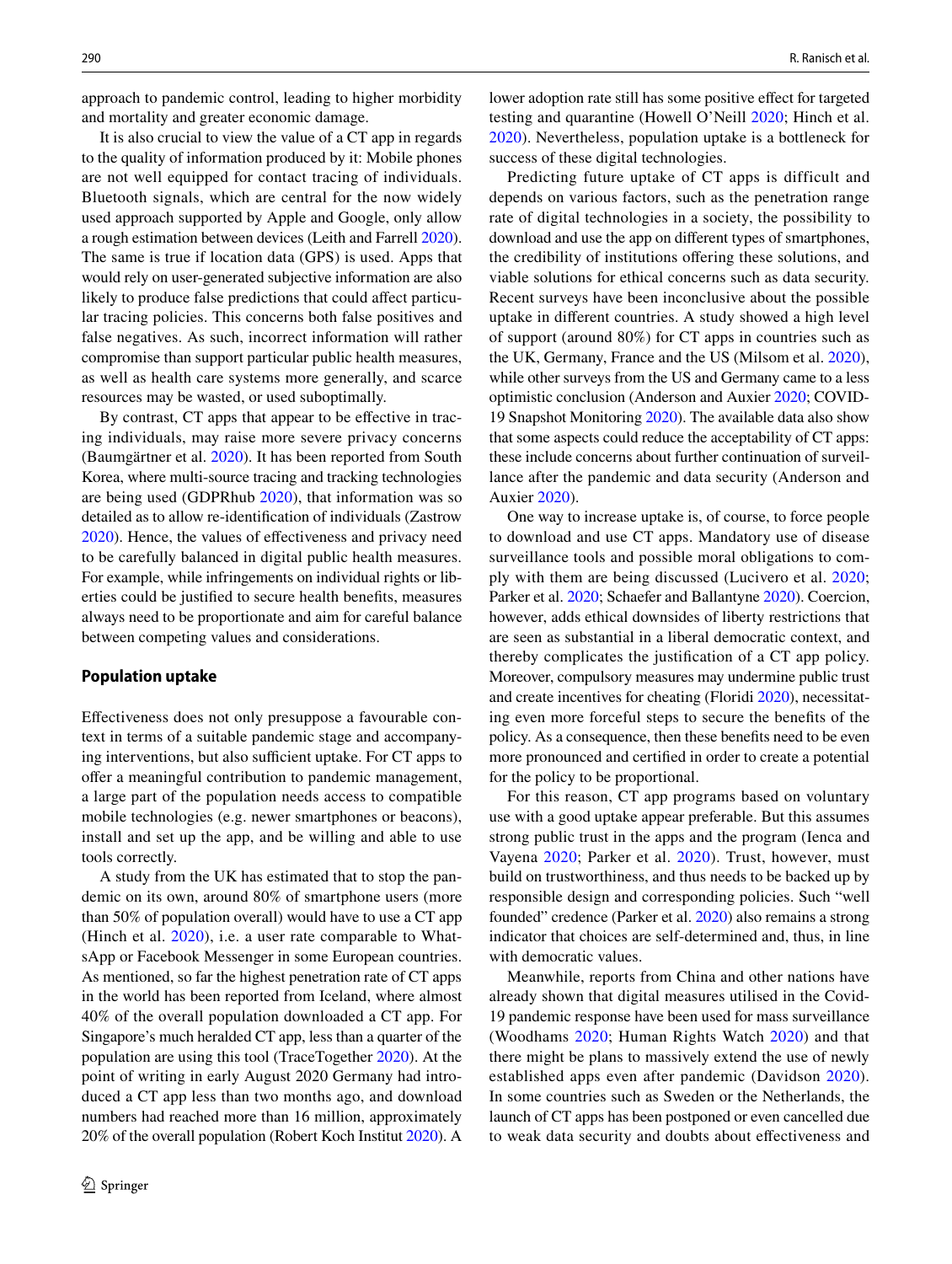concerns on the legality of apps that process sensitive personal information (Wassens [2020;](#page-9-7) Hagberg [2020\)](#page-8-31). Such evidence might have already fuelled public mistrust in CT apps in other nations, especially in societies, in which trust in science and governance is limited. For countries like Germany, public outreach by the political representation regarding the introduction of diferent apps has created confusion (Barker [2020\)](#page-7-10). Internationally, CT apps have already become the subject of conspiracy theories, fake news, and scams.

From the perspective of liberal values, citizens should ideally support CT apps because they have (justifed) faith in public health measures and, thus, freely choose to utilise disease surveillance technologies. This, however, does not rule out some measures to increase population uptake (Floridi [2020\)](#page-8-29): encouragement, campaigning, nudges and even some stronger forms of incentives could be justifed to increase adoption rates. Possible benefts should be equally accessible for most citizens without disproportionate burdens, and negative incentives must not be so severe as to render CT apps de facto compulsory, for example by limiting access to essential infrastructures (Lucivero et al. [2020;](#page-8-13) Morley et al. [2020\)](#page-8-17). Incentives can also create new risks, e.g. owing to users' psychological responses to the information regarding user-surroundings and related health risks disclosed by a particular app. A privacy infringing, unfair or burdensome app may trigger negative responses, particularly if it is perceived as being imposed upon the public.

#### **Public trust**

Uptake depends in part on the level of trust in agencies responsible for development, marketing, and distribution of CT apps, on solving issues e.g. of data protection or stigmatization, but also on the usefulness and performance of digital proximity tracing itself. Since using CT apps could have adverse consequences for individuals, for example by requiring tests and imposing isolation measures, demonstrated efectiveness and validity of CT apps will be a major factor for population uptake. Trust, however, cannot be quickly established, or specifcally for just one public health intervention (Ward [2017](#page-9-8)). It is a long-term endeavour and requires constant efforts to uphold it, e.g. through transparent communication and participatory elements in health care planning.

This raises a pragmatic dilemma regarding the factor of trust: on the one hand, the efectiveness of CT apps is uncertain. On the other hand, digital proximity tracing essentially depends on population uptake and user adherence. Broad scepticism about the effectiveness of digital contract tracing could eventually become a self-fulflling prophecy.

This pragmatic dilemma must therefore also be incorporated into ethical considerations. For if the probability of uptake and thus of efective pandemic control with the app is too small, the risks and moral costs of the app could be too high. For an ethically appropriate introduction of an app, that also maintains or increases well-founded trust, the functions, goals, possible chances, and risks associated with specific CT apps must be communicated clearly, as well as the measures taken to mitigate the risks. The same goes for disclosure of conficts of interest and the procedural management of state-business relationships linked to commissions of technological development and procurement of technical products.

This last aspect becomes especially important if the decision is to adopt one particular national CT app solution and policy, meaning that private developers will be in serious competition to win the race for a state contract. To increase app uptake, focusing efforts on one single CT app with just one (or a limited number of) clearly defned purpose(s) and broad support from political and health institutions may be crucial. To prevent confusion and loss of trustworthiness, there may then be good reasons to restrict privately offered CT apps, or to institute mandatory quality assurance authorisation in order to ensure that pandemic management is not undermined by business ventures.

The importance of trustworthiness of technologies and policies for earning sustainable public trust also means that it is important to prevent false expectations. For instance, simplistic "solutionism", i.e. the belief that pandemic challenges could be managed by technological fxes alone, must be avoided.

Public decision-making on pandemic policies including decision making on CT apps, requires a structured framework to work through these ethical considerations. Such a framework can play a vital role in increasing transparency of made decisions, as well as the trustworthiness of (and trust in) policies and technical solutions.

## **Conclusion**

Based on our analysis, we conclude the following points for consideration:

- The Covid-19 pandemic cannot be solved by technological means alone. Digital proximity tracing is not a panacea in the Covid-19 pandemic response, but could become a valuable component in a comprehensive strategy. Thus, it is imperative to have appropriate public health measures and infrastructures in place before and while implementing CT apps.
- To ensure effectiveness and user-friendliness, there should only be a limited number of CT apps or, ideally, only one platform. Reducing the functionality of apps, i.e. only one clear objective per app, seems advisable. While a joint, pan-European platform, allowing interop-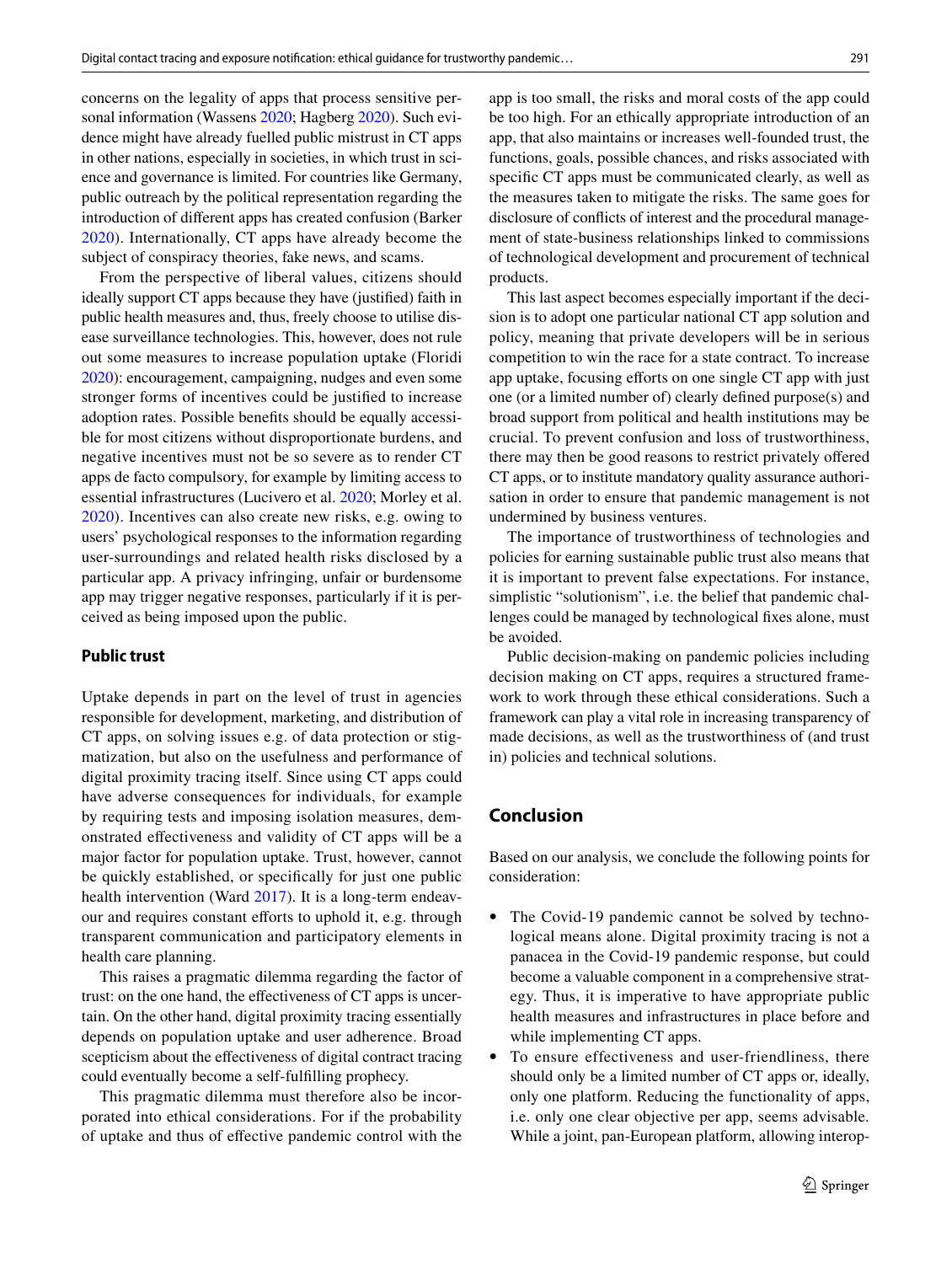erability between diferent CT apps is warranted, diverging requirements need to be considered.

- Given the inevitable risks for privacy and the potential impact on individual liberty, especially related to the centralized CT apps, there should be a reasonable expectation of population beneft of CT apps prior to their large-scale applications. Efectiveness and benefts must be evaluated alongside the implementation.
- The ubiquitous presence of risks necessitates a thorough and prudent approach. A particular focus on temporary measures is warranted. While science and policy have been confronted with deep uncertainty during the Covid-19 pandemic, strategies must be carefully chosen, risks mitigated and measures reversible. Uncertainties on the benefts of digital CT limit the set of legitimate pandemic response policies and actions. Without sufficiently clear evidence of efectiveness, jeopardizing the rights or liberties of (some parts of) the population cannot be justifed.
- Trust is essential in public health decision-making in general, and Covid-19 CT apps in particular. Policies, recommendations and public health measures should be part of a broader endeavour to win and maintain trust in public health measures. Well-founded trust requires taking seriously the ethical complexities relating to the implementation of CT apps as well as being transparent about the inevitable trade-ofs that are being made. Communicating goals and functions as well as possible benefts, risks, and limitations of CT apps clearly and early can play a crucial role in preventing squandering trust and misconceptions.

**Acknowledgements** This article builds upon a background paper published by the Ethics Working Group within the German Public Health Network Covid-19 [\(https://www.public-health-covid19.de](https://www.public-health-covid19.de)). The authors want to thank Ansgar Gerhardus, Dagmar Lühmann and Dagmar Starke for helpful feedback on an early version of this article and two anonymous reviewers for their valuable comments. We gratefully acknowledge Samia Hurst-Majno for her valuable suggestions.

**Funding** Open Access funding enabled and organized by Projekt DEAL. NN was supported by the German Federal Ministry of Education and Research (BMBF); grant number: 01GP1791.

#### **Compliance with ethical standards**

**Conflict of interest** All authors declare that they have no Confict of interest.

**Open Access** This article is licensed under a Creative Commons Attribution 4.0 International License, which permits use, sharing, adaptation, distribution and reproduction in any medium or format, as long as you give appropriate credit to the original author(s) and the source, provide a link to the Creative Commons licence, and indicate if changes were made. The images or other third party material in this article are included in the article's Creative Commons licence, unless indicated otherwise in a credit line to the material. If material is not included in the article's Creative Commons licence and your intended use is not permitted by statutory regulation or exceeds the permitted use, you will need to obtain permission directly from the copyright holder. To view a copy of this licence, visit<http://creativecommons.org/licenses/by/4.0/>.

# **References**

- <span id="page-7-1"></span>AlgorithmWatch (2020). Automated decision-making systems and the fght against COVID-19—Our position. 2 Apr 2020. Retrieved 4 June 2020 from [https://algorithmwatch.org/en/our-position-on](https://algorithmwatch.org/en/our-position-on-adms-and-the-fight-against-covid19/)[adms-and-the-fght-against-covid19/.](https://algorithmwatch.org/en/our-position-on-adms-and-the-fight-against-covid19/)
- <span id="page-7-2"></span>Amnesty International et al. (2020). Joint civil society statement: States use of digital surveillance technologies to fght pandemic must respect human rights. 2 Apr 2020. Retrieved 4 June 2020 from [https://www.amnesty.org/download/Documents/POL3020812](https://www.amnesty.org/download/Documents/POL3020812020ENGLISH.pdf) [020ENGLISH.pdf](https://www.amnesty.org/download/Documents/POL3020812020ENGLISH.pdf).
- <span id="page-7-7"></span>Anderson, M., Auxier, B. (2020). Most Americans don't think cellphone tracking will help limit COVID-19, are divided on whether it's acceptable. Retrieved 4 June 2020 from [https://www.pewre](https://www.pewresearch.org/fact-tank/2020/04/16/most-americans-dont-think-cellphone-tracking-will-help-limit-covid-19-are-divided-on-whether-its-acceptable/) [search.org/fact-tank/2020/04/16/most-americans-dont-think-cellp](https://www.pewresearch.org/fact-tank/2020/04/16/most-americans-dont-think-cellphone-tracking-will-help-limit-covid-19-are-divided-on-whether-its-acceptable/) [hone-tracking-will-help-limit-covid-19-are-divided-on-whether](https://www.pewresearch.org/fact-tank/2020/04/16/most-americans-dont-think-cellphone-tracking-will-help-limit-covid-19-are-divided-on-whether-its-acceptable/)[its-acceptable/.](https://www.pewresearch.org/fact-tank/2020/04/16/most-americans-dont-think-cellphone-tracking-will-help-limit-covid-19-are-divided-on-whether-its-acceptable/)
- <span id="page-7-5"></span>Anderson, R. (2020). Contact tracing in the real world. Retrieved 4 June 2020 from [https://www.lightbluetouchpaper.org/2020/04/12/](https://www.lightbluetouchpaper.org/2020/04/12/contact-tracing-in-the-real-world/) [contact-tracing-in-the-real-world/.](https://www.lightbluetouchpaper.org/2020/04/12/contact-tracing-in-the-real-world/)
- Apple (2020). Mobility trends reports. Retrieved 4 June 2020 from [https://www.apple.com/covid19/mobility.](https://www.apple.com/covid19/mobility)
- Apple, Google (2020). Contact tracing bluetooth specifcation preliminary—Subject to modifcation and extension. Retrieved 4 June 2020 from [https://covid19-static.cdn-apple.com/applications/](https://covid19-static.cdn-apple.com/applications/covid19/current/static/contact-tracing/pdf/ContactTracing-BluetoothSpecification.pdf) [covid19/current/static/contact-tracing/pdf/ContactTracing-Bluet](https://covid19-static.cdn-apple.com/applications/covid19/current/static/contact-tracing/pdf/ContactTracing-BluetoothSpecification.pdf) [oothSpecification.pdf.](https://covid19-static.cdn-apple.com/applications/covid19/current/static/contact-tracing/pdf/ContactTracing-BluetoothSpecification.pdf)
- <span id="page-7-10"></span>Barker, T. (2020). Germany's angst is killing its coronavirus tracing app. *Foreign Policy*. Retrieved 4 June 2020 from [https://foreignpol](https://foreignpolicy.com/2020/05/08/germany-coronavirus-contract-tracing-pandemic-app/) [icy.com/2020/05/08/germany-coronavirus-contract-tracing-pande](https://foreignpolicy.com/2020/05/08/germany-coronavirus-contract-tracing-pandemic-app/) [mic-app/.](https://foreignpolicy.com/2020/05/08/germany-coronavirus-contract-tracing-pandemic-app/)
- <span id="page-7-6"></span>Baumgärtner, L., Dmitrienko, A., Freisleben, B., Gruler, A., Höchst, J., Kühlberg, J., & Penning, A., et al. (2020). Mind the GAP: Security & privacy risks of contact tracing apps. *arXiv preprint* arXiv, 2006.05914.
- <span id="page-7-0"></span>Busvine, D., Rinke, A. (2020). Germany flips to Apple-Google approach on smartphone contact tracing. Reuters. Retrieved 4 June 2020 from [https://www.reuters.com/article/us-health-coron](https://www.reuters.com/article/us-health-coronavirus-europe-tech/germany-flips-to-apple-google-approach-on-smartphone-contact-tracing-idUSKCN22807J) [avirus-europe-tech/germany-fips-to-apple-google-approach-on](https://www.reuters.com/article/us-health-coronavirus-europe-tech/germany-flips-to-apple-google-approach-on-smartphone-contact-tracing-idUSKCN22807J)[smartphone-contact-tracing-idUSKCN22807J](https://www.reuters.com/article/us-health-coronavirus-europe-tech/germany-flips-to-apple-google-approach-on-smartphone-contact-tracing-idUSKCN22807J).
- <span id="page-7-3"></span>Chaos Computer Club (2020). 10 Prüfsteine für die Beurteilung von, Contact Tracing"-Apps. 6 Apr 2020. Retrieved 4 June 2020 from [https://www.ccc.de/de/updates/2020/contact-tracing-requiremen](https://www.ccc.de/de/updates/2020/contact-tracing-requirements) [ts.](https://www.ccc.de/de/updates/2020/contact-tracing-requirements)
- <span id="page-7-8"></span>COVID-19 Snapshot Monitoring (COSMO). (2020). Ergebnisse aus dem wiederholten querschnittlichen Monitoring von Wissen, Risikowahrnehmung, Schutzverhalten und Vertrauen während des aktuellen COVID-19 Ausbruchsgeschehens. Updated 2 Jun 2020. Retrieved 4 June 2020 from [https://projekte.uni-erfurt.de/](https://projekte.uni-erfurt.de/cosmo2020/cosmo-analysis.html#11_tracing-app) [cosmo2020/cosmo-analysis.html#11\\_tracing-app](https://projekte.uni-erfurt.de/cosmo2020/cosmo-analysis.html#11_tracing-app).
- <span id="page-7-9"></span>Davidson, H. (2020). Chinese city plans to turn coronavirus app into permanent health tracker. *The Guardian.*Retrieved 4 June 2020 from [https://www.theguardian.com/world/2020/may/26/chinese](https://www.theguardian.com/world/2020/may/26/chinese-city-plans-to-turn-coronavirus-app-into-permanent-health-tracker)[city-plans-to-turn-coronavirus-app-into-permanent-health-tracker](https://www.theguardian.com/world/2020/may/26/chinese-city-plans-to-turn-coronavirus-app-into-permanent-health-tracker).
- <span id="page-7-4"></span>European Commission (2020). Commission Recommendation of 8.4.2020 on a common Union toolbox for the use of technology and data to combat and exit from the COVID-19 crisis,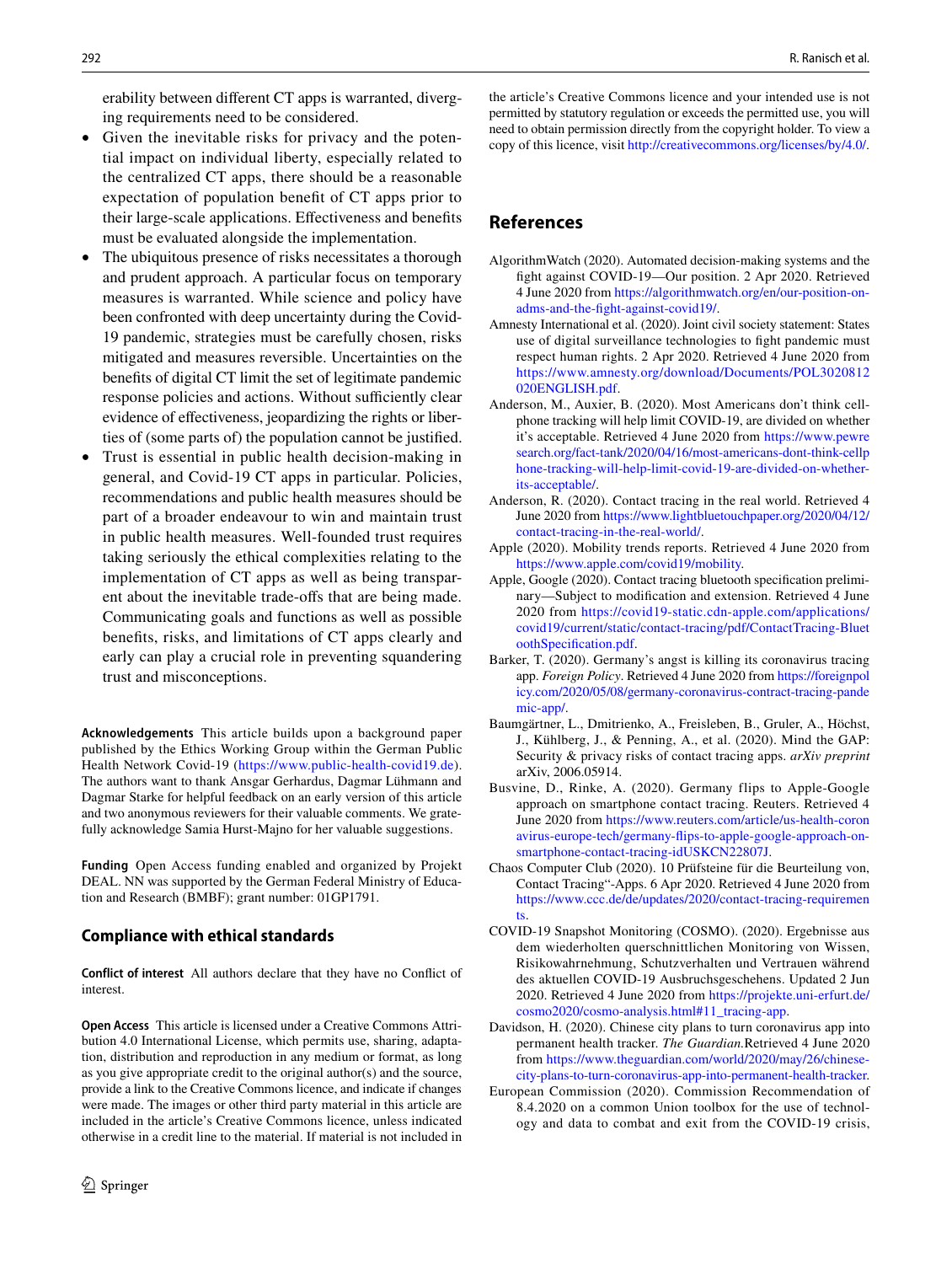in particular concerning mobile applications and the use of anonymised mobility data. Retrieved 4 June 2020 from [https://](https://ec.europa.eu/info/sites/info/files/recommendation_on_apps_for_contact_tracing_4.pdf) [ec.europa.eu/info/sites/info/fles/recommendation\\_on\\_apps\\_for\\_](https://ec.europa.eu/info/sites/info/files/recommendation_on_apps_for_contact_tracing_4.pdf) [contact\\_tracing\\_4.pdf](https://ec.europa.eu/info/sites/info/files/recommendation_on_apps_for_contact_tracing_4.pdf).

- <span id="page-8-7"></span>Ferretti, L., Wymant, C., Kendall, M., Zhao, L., Nurtay, A., Abeler-Dörner, L., et al. (2020). Quantifying SARS-CoV-2 transmission suggests epidemic control with digital contact tracing. *Science, 364*(6491), eabb6936. [https://doi.org/10.1126/science.abb6936.](https://doi.org/10.1126/science.abb6936)
- <span id="page-8-29"></span>Floridi, L. (2020). Mind the app—Considerations on the ethical risks of COVID-19 apps. Retrieved 4 June 2020 from [https://thephiloso](https://thephilosophyofinformation.blogspot.com/2020/04/mind-app-considerations-on-ethical.html) [phyofinformation.blogspot.com/2020/04/mind-app-considerat](https://thephilosophyofinformation.blogspot.com/2020/04/mind-app-considerations-on-ethical.html) [ions-on-ethical.html.](https://thephilosophyofinformation.blogspot.com/2020/04/mind-app-considerations-on-ethical.html)
- <span id="page-8-12"></span>Gasser, U., Ienca, M., Scheibner, J., Sleigh, J., Vayen, E. (2020). Digital tools against COVID-19: Framing the ethical challenges and how to address them. Retrieved 4 June 2020 from [https://arxiv.org/](https://arxiv.org/pdf/2004.10236.pdf) [pdf/2004.10236.pdf](https://arxiv.org/pdf/2004.10236.pdf).
- <span id="page-8-5"></span>GDPRhub (2020). Projects using personal data to combat SARS-CoV-2. Updated 15 May 2020. Retrieved 4 June 2020 from [https://](https://gdprhub.eu/index.php?title=Projects_using_personal_data_to_combat_SARS-CoV-2) [gdprhub.eu/index.php?title=Projects\\_using\\_personal\\_data\\_to\\_](https://gdprhub.eu/index.php?title=Projects_using_personal_data_to_combat_SARS-CoV-2) [combat\\_SARS-CoV-2](https://gdprhub.eu/index.php?title=Projects_using_personal_data_to_combat_SARS-CoV-2).
- <span id="page-8-11"></span>Gurman, M., De Vynck, G. (2020). Apple, google covid-19 tool to be limited to one app per country. *Bloomberg*. Retrieved 16 June 2020 from [https://www.bloomberg.com/news/articles/2020-05-04/](https://www.bloomberg.com/news/articles/2020-05-04/apple-google-covid-19-tool-to-be-limited-to-one-app-per-country) [apple-google-covid-19-tool-to-be-limited-to-one-app-per-country](https://www.bloomberg.com/news/articles/2020-05-04/apple-google-covid-19-tool-to-be-limited-to-one-app-per-country)
- <span id="page-8-2"></span>Google (2020). Covid-19 community mobility report. 3 Mar 2020. Retrieved 4 June 2020 from [https://www.google.com/covid19/](https://www.google.com/covid19/mobility/) [mobility/.](https://www.google.com/covid19/mobility/)
- <span id="page-8-31"></span>Hagberg, S. (2020). Folkhälsomyndigheten ratar smittspårning via app. *Omni*. Retrieved 4 June 2020 from [https://omniekonomi.se/folkh](https://omniekonomi.se/folkhalsomyndigheten-ratar-smittsparning-via-app/a/y32gVr) [alsomyndigheten-ratar-smittsparning-via-app/a/y32gVr.](https://omniekonomi.se/folkhalsomyndigheten-ratar-smittsparning-via-app/a/y32gVr)
- <span id="page-8-21"></span>Hart, V., Siddarth, D., Cantrell, B., Tretikov, L., Eckersley, P., Langford, J., et al. (2020). Outpacing the virus: Digital response to containing the spread of COVID-19 while mitigating privacy risks. Retrieved 4 June 2020 from [https://drive.google.com/fle/d/1vIN2](https://drive.google.com/file/d/1vIN2AX-DDNW-S0aHq8xs0RJ2jkR_CckX/view?usp=sharing) [AX-DDNW-S0aHq8xs0RJ2jkR\\_CckX/view?usp=sharing](https://drive.google.com/file/d/1vIN2AX-DDNW-S0aHq8xs0RJ2jkR_CckX/view?usp=sharing).
- <span id="page-8-25"></span>Hinch, R., Probert, W., Nurtay, A., Kendall, M., Wymant, C.., Hall, M. et al. (2020). Report—Efective confgurations of a digital contact tracing app: A report NHSX. Retrieved 4 June 2020 from [https://](https://github.com/BDI-pathogens/covid-19_instant_tracing/blob/master/Report%2520-%2520Effective%2520Configurations%2520of%2520a%2520Digital%2520Contact%2520Tracing%2520App.pdf) [github.com/BDI-pathogens/covid-19\\_instant\\_tracing/blob/mas](https://github.com/BDI-pathogens/covid-19_instant_tracing/blob/master/Report%2520-%2520Effective%2520Configurations%2520of%2520a%2520Digital%2520Contact%2520Tracing%2520App.pdf)[ter/Report%2520-%2520Efective%2520Confgurations%2520of%](https://github.com/BDI-pathogens/covid-19_instant_tracing/blob/master/Report%2520-%2520Effective%2520Configurations%2520of%2520a%2520Digital%2520Contact%2520Tracing%2520App.pdf) [2520a%2520Digital%2520Contact%2520Tracing%2520App.pdf.](https://github.com/BDI-pathogens/covid-19_instant_tracing/blob/master/Report%2520-%2520Effective%2520Configurations%2520of%2520a%2520Digital%2520Contact%2520Tracing%2520App.pdf)
- <span id="page-8-27"></span>Howell O'Neill, P. (2020). No, coronavirus apps don't need 60% adoption to be efective. *MIT Tech Review*. Retrieved 14 June 2020 from [https://www.technologyreview.com/2020/06/05/1002775/](https://www.technologyreview.com/2020/06/05/1002775/covid-apps-effective-at-less-than-60-percent-download/) [covid-apps-efective-at-less-than-60-percent-download/](https://www.technologyreview.com/2020/06/05/1002775/covid-apps-effective-at-less-than-60-percent-download/).
- <span id="page-8-8"></span>Howell O'Neill, P., Ryan-Mosley, T., Johnson, B. (2020). A flood of coronavirus apps are tracking us. Now it's time to keep track of them. *MIT Tech Review*. Retrieved 4 June 2020 from [https://www.](https://www.technologyreview.com/2020/05/07/1000961/launching-mittr-covid-tracing-tracker/) [technologyreview.com/2020/05/07/1000961/launching-mittr](https://www.technologyreview.com/2020/05/07/1000961/launching-mittr-covid-tracing-tracker/)[covid-tracing-tracker/.](https://www.technologyreview.com/2020/05/07/1000961/launching-mittr-covid-tracing-tracker/)
- <span id="page-8-14"></span>Human Rights Watch (2020). Mobile location data and Covid-19: Q&A. 13 May 2020. Retrieved 4 June 2020 from [https://www.](https://www.hrw.org/news/2020/05/13/mobile-location-data-and-covid-19-qa) [hrw.org/news/2020/05/13/mobile-location-data-and-covid-19-qa.](https://www.hrw.org/news/2020/05/13/mobile-location-data-and-covid-19-qa)
- <span id="page-8-30"></span>Ienca, M., & Vayena, E. (2020). On the responsible use of digital data to tackle the COVID-19 pandemic. *Nature Medicine, 26*, 463–464. [https://doi.org/10.1038/s41591-020-0832-5.](https://doi.org/10.1038/s41591-020-0832-5)
- <span id="page-8-23"></span>Johnson, B. (2020). Nearly 40% of Icelanders are using a covid app and it hasn't helped much. *MIT Tech Review*. Retrieved 4 June 2020 from [https://www.technologyreview.com/2020/05/11/10015](https://www.technologyreview.com/2020/05/11/1001541/iceland-rakning-c19-covid-contact-tracing/) [41/iceland-rakning-c19-covid-contact-tracing/](https://www.technologyreview.com/2020/05/11/1001541/iceland-rakning-c19-covid-contact-tracing/).
- <span id="page-8-9"></span>Joint Statement (2020). Joint statement on contact tracing: Date 19th April 2020. Retrieved 4 June 2020 from [https://drive.google.com/](https://drive.google.com/file/d/1OQg2dxPu-x-RZzETlpV3lFa259Nrpk1J/view) [fle/d/1OQg2dxPu-x-RZzETlpV3lFa259Nrpk1J/view.](https://drive.google.com/file/d/1OQg2dxPu-x-RZzETlpV3lFa259Nrpk1J/view)
- <span id="page-8-16"></span>Kahn, J. P., Johns Hopkins Project on Ethics and Governance of Digital Contact Tracing Technologies (2020). Digital contact tracing for

pandemic response: Ethics and governance guidance. Baltimore: Johns Hopkins UP, 2020. Retrieved 4 June 2020 from [https://](https://muse.jhu.edu/book/75831/pdf) [muse.jhu.edu/book/75831/pdf](https://muse.jhu.edu/book/75831/pdf). [https://doi.org/10.1353/book.](https://doi.org/10.1353/book.75831) [75831](https://doi.org/10.1353/book.75831)

- <span id="page-8-24"></span>Leith, D. J., Farrell, S. (2020). Coronavirus contact tracing: Evaluating the potential of using bluetooth received signal strength for proximity detection. Retrieved 8 Aug 2020 from [https://www.scss.](https://www.scss.tcd.ie/Doug.Leith/pubs/bluetooth_rssi_study.pdf) [tcd.ie/Doug.Leith/pubs/bluetooth\\_rssi\\_study.pdf](https://www.scss.tcd.ie/Doug.Leith/pubs/bluetooth_rssi_study.pdf).
- <span id="page-8-13"></span>Lucivero, F., Hallowell, N., Johnson, S., Prainsack, B., Samuel, G., Sharon, T. (2020). COVID-19 and contact tracing apps: technological fx or social experiment? Retrieved 4 June 2020 from <https://ssrn.com/abstract=3590788>.
- <span id="page-8-19"></span>Marckmann, G. (2020). Ethische fragen von digital public health. *Bundesgesundheitsblatt Gesundheitsforschung Gesundheitsschutz, 63*(2), 199–205. [https://doi.org/10.1007/s00103-019-03091-w.](https://doi.org/10.1007/s00103-019-03091-w)
- <span id="page-8-0"></span>Mello, M. M., & Wang, C. J. (2020). Ethics and governance for digital disease surveillance. *Science, 368*(6494), 951–954.
- <span id="page-8-28"></span>Milsom, L., Abeler, J., Altmann, S., Toussaert, S., Zillessen, H., Blasone, R. (2020). Survey of acceptability of app-based contact tracing in the UK, US, France, Germany and Italy. Retrieved 4 June 2020 from<https://osf.io/7vgq9/>.
- <span id="page-8-17"></span>Morley, J., Cowls, J., Taddeo, M., & Floridi, L. (2020). Ethical guidelines for COVID-19 tracing apps. *Nature, 582*(7810), 29–31. <https://doi.org/10.1038/d41586-020-01578-0>.
- <span id="page-8-20"></span>Nijsingh, N., van Bergen, A. & Wild, V. (2020). Applying a precautionary approach to mobile contact tracing for Covid-19: The value of reversibility. *Journal of Bioethical Inquiry*. [https://doi.org/10.](https://doi.org/10.1007/s11673-020-10004-z) [1007/s11673-020-10004-z](https://doi.org/10.1007/s11673-020-10004-z).
- <span id="page-8-1"></span>Oliver, N., Letouzé, E., Sterly, H., Delataille, S., De Nadai, M., Lepri, B., et al. (2020). Mobile phone data and COVID-19: missing an opportunity? *arXiv preprint*. arXiv:2003.12347.Retrieved 4 June 2020 from [https://arxiv.org/abs/2003.12347.](https://arxiv.org/abs/2003.12347)
- <span id="page-8-18"></span>Parker, M. J., Fraser, C., Abeler-Dörner, L., & Bonsall, D. (2020). Ethics of instantaneous contact tracing using mobile phone apps in the control of the COVID-19 pandemic. *Journal of Medical Ethics*. [https://doi.org/10.1136/medethics-2020-106314.](https://doi.org/10.1136/medethics-2020-106314)
- <span id="page-8-4"></span>Privacy International (2020). Tracking the global response to COVID-19. Retrieved 4 June 2020 from[https://www.privacyinternational.](https://www.privacyinternational.org/examples/tracking-global-response-covid-19) [org/examples/tracking-global-response-covid-19](https://www.privacyinternational.org/examples/tracking-global-response-covid-19)
- <span id="page-8-26"></span>Robert Koch Institut (2020). Infektionsketten digital unterbrechen mit der Corona-Warn-App. Retrieved 26 June 2020 from [https://www.](https://www.rki.de/DE/Content/InfAZ/N/Neuartiges_Coronavirus/WarnApp/Warn_App.html) [rki.de/DE/Content/InfAZ/N/Neuartiges\\_Coronavirus/WarnApp/](https://www.rki.de/DE/Content/InfAZ/N/Neuartiges_Coronavirus/WarnApp/Warn_App.html) [Warn\\_App.html](https://www.rki.de/DE/Content/InfAZ/N/Neuartiges_Coronavirus/WarnApp/Warn_App.html)
- <span id="page-8-6"></span>Rimpiläinen, S., Thomas, J., Morrison, C. (2020). Global examples of COVID-19 surveillance technologies: Flash report. Retrieved 4 June 2020 from <https://strathprints.strath.ac.uk/72028/>[https://](https://doi.org/10.17868/72028) [doi.org/10.17868/72028](https://doi.org/10.17868/72028)
- <span id="page-8-22"></span>Schaefer, G. O., Ballantyne, A. (2020). Downloading COVID-19 contact tracing apps is a moral obligation. Retrieved 4 June 2020 from[https://www.blogs.bmj.com/medical-ethics/2020/05/04/](https://www.blogs.bmj.com/medical-ethics/2020/05/04/downloading-covid-19-contact-tracing-apps-is-a-moral-obligation/) [downloading-covid-19-contact-tracing-apps-is-a-moral-oblig](https://www.blogs.bmj.com/medical-ethics/2020/05/04/downloading-covid-19-contact-tracing-apps-is-a-moral-obligation/) [ation/.](https://www.blogs.bmj.com/medical-ethics/2020/05/04/downloading-covid-19-contact-tracing-apps-is-a-moral-obligation/)
- <span id="page-8-10"></span>Scott, M., Braun, E., Delcker, J., Manacourt, V. (2020). How google and apple outfanked governments in the race to build coronavirus apps. *Politico*. Retrieved 16 June 2020 from [https://www.polit](https://www.politico.eu/article/google-apple-coronavirus-app-privacy-uk-france-germany/) [ico.eu/article/google-apple-coronavirus-app-privacy-uk-france](https://www.politico.eu/article/google-apple-coronavirus-app-privacy-uk-france-germany/)[germany/](https://www.politico.eu/article/google-apple-coronavirus-app-privacy-uk-france-germany/).
- <span id="page-8-3"></span>Sharma, T., & Bashir, M. (2020). Use of apps in the COVID-19 response and the loss of privacy protection. *Nature Medicine*. <https://doi.org/10.1038/s41591-020-0928-y>.
- <span id="page-8-15"></span>Swiss National Advisory Commission on Biomedical Ethics (2020). Contact tracing as an instrument for pandemic control: Central considerations from an ethical perspective. Opinion no. 33/2020. Bern, 6 Apr 2020. Retrieved 4 June 2020 from [https://www.](https://www.nek-cne.admin.ch/inhalte/Themen/Stellungnahmen/en/NEK-stellungnahme-EN_Contact_Tracing.pdf)